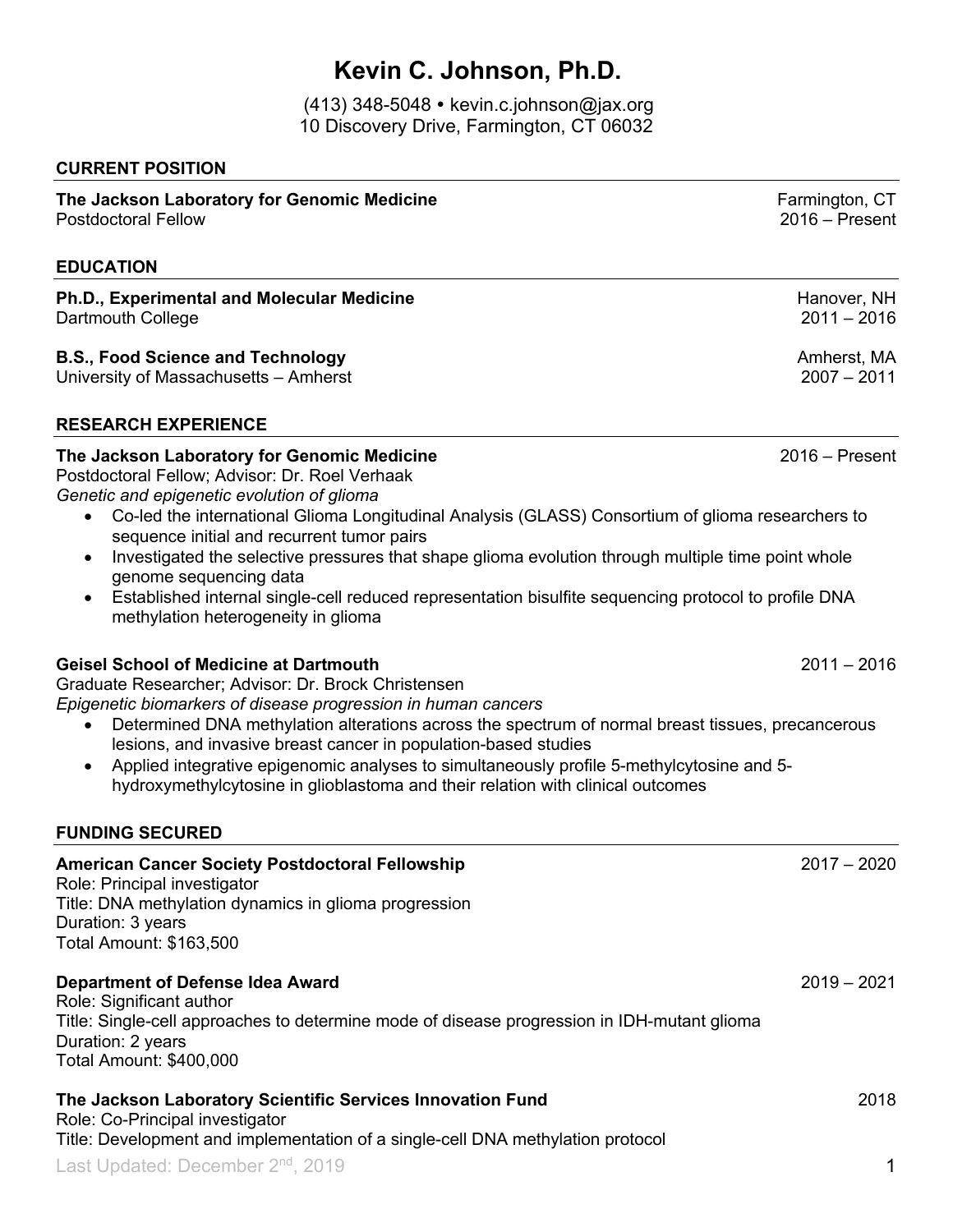#### **HONORS AND AWARDS**

| Albert J. Ryan Pre-doctoral Fellow                                      | $2014 - 2016$ |
|-------------------------------------------------------------------------|---------------|
| Neukom Prize for Outstanding Graduate Research in Computational Science | 2016          |
| Norris Cotton Cancer Center at Dartmouth Travel Award                   | 2016          |
| Dartmouth Graduate Student Poster Competition Winner                    | 2016          |
| Dartmouth Cancer Epidemiology Program Travel Award                      | 2016          |
| Dartmouth Integrative Biology Symposium Poster Winner                   | 2015          |
| NCAA First-Team Academic All-American (Track and Field)                 | 2011          |
| B.S., summa cum laude (Cumulative GPA: 4.0)                             | 2011          |

#### **PUBLICATIONS**

#### **First author manuscripts published**

\*Co-first authors

- 1. **Johnson KC\***, Anderson KJ\*, Courtois ET, Barthel FP, Varn FS, Luo D, Seignon M, Yi E, Kim H, Estecio MRH, Tang M, Navin NE, Maurya R, Ngan CY, Verburg N, Witt Hamer PCD, Bulsara K, Samuels ML, Das S, Robson P, Verhaak RGW. Single-cell multimodal glioma analyses reveal epigenetic regulators of cellular plasticity and environmental stress response. bioRxiv. 2020 July 22. https://doi.org/10.1101/2020.07.22.215335.
- 2. Barthel FP\*, **Johnson KC\***, Varn FS, Moskalik AD, Tanner G, Huse JT, de Groot JF, Stead LS, The Glioma Longitudinal Analysis (GLASS) Consortium, Verhaak RGW. Longitudinal molecular trajectories of diffuse glioma in adults. **Nature**. 2019 Nov 20. PMID: 31748746.
- 3. **Johnson KC**, Houseman EA, King JE, Christensen BC. DNA methylation differences at regulatory elements are associated with the cancer risk factor age in normal breast tissue. **Breast Cancer Research**. 2017 Jul 10;19(1):81. PMID: 28693600.
- 4. **Johnson KC**, Houseman EA, King JE, von Herrmann KM, Fadul CE, Christensen BC. 5- Hydroxymethylcytosine localizes to enhancer elements and is associated with survival in glioblastoma patients. **Nature Communications**. 2016 Nov 25;7:13177. PMID: 27886174. **Featured on NIH Director's Blog and Genome Web**
- 5. O'Sullivan DE\*, **Johnson KC**\*, Skinner L, Koestler DC, Christensen BC. Epigenetic and genetic burden measures are associated with tumor characteristics in invasive breast carcinoma. **Epigenetics**. 2016 May 3;11(5):344-53. PMID: 27070496.
- 6. **Johnson KC**, Koestler DC, Fleischer T, Chen P, Jenson EG, Marotti JD, Onega T, Kristensen VN, Christensen BC. DNA methylation in ductal carcinoma in situ related with future development of invasive breast cancer. **Clinical Epigenetics**. 2015;7:75. PMID: 26213588.
- 7. **Johnson KC**, Koestler DC, Cheng C, Christensen BC. Age-related DNA methylation in normal breast tissue and its relationship with invasive breast tumor methylation. **Epigenetics**. 2014 Feb;9(2):268-75. PMID: 24196486.

#### **Co-author manuscripts published**

8. Amin SB, Anderson KJ, Boudreau CE, Martinez-Lesdesma E, Kocakavuk E, **Johnson KC**, Barthel FP, Varn FS, Kassab C, Ling X, Kim H, Barter M, Ngan CY, Chapman M, Koehler JW, Miller AD, Miller CR, Porter BF, Rissi DR, Mazcko C, LeBlanc AK, Dickinson PJ, Packer R, Taylor AR, Rossmeisl JH,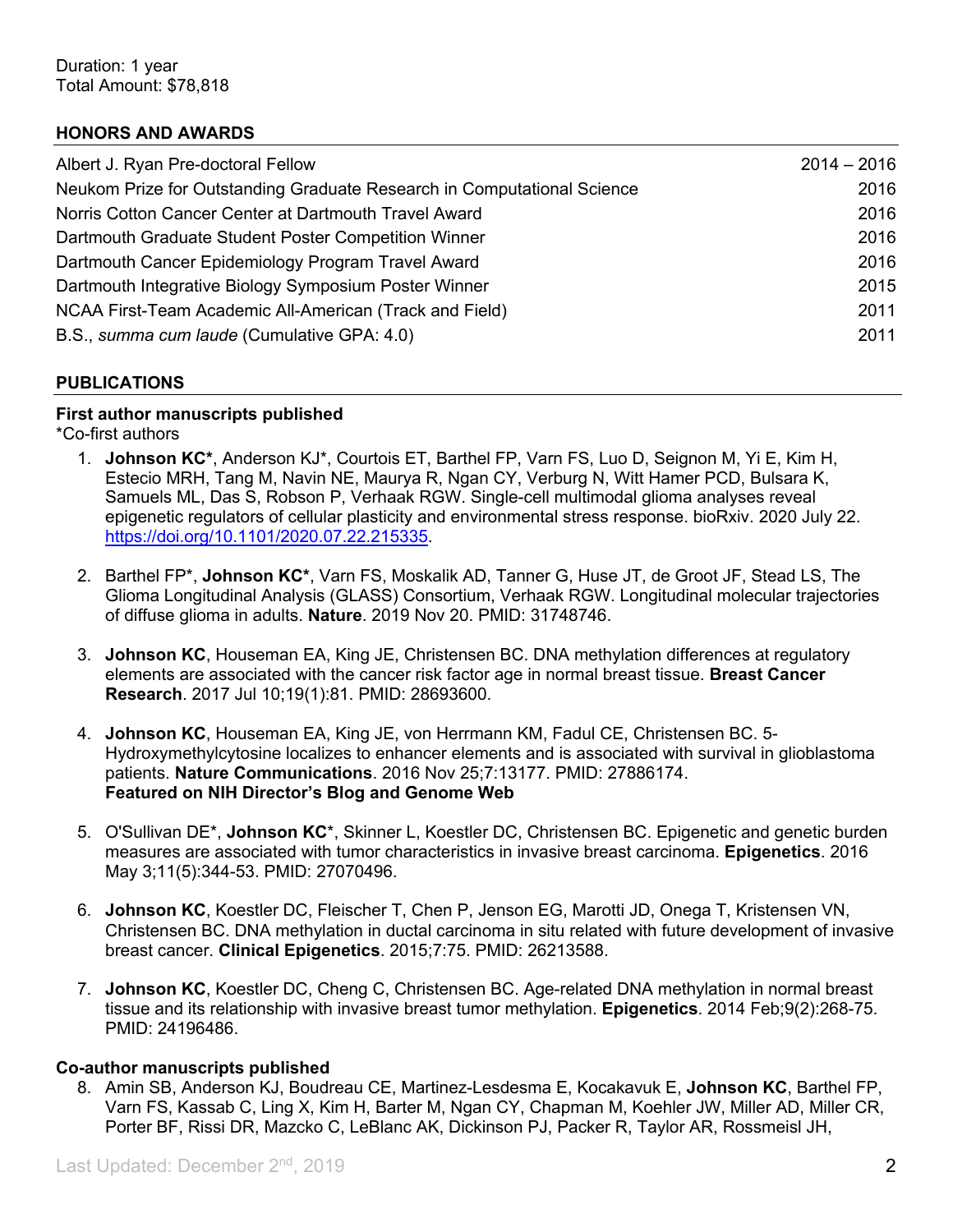Heimberger A, Levine JM, Verhaak RGW. Comparative molecular life history of spontaneous canine and human gliomas. **Cancer Cell.** 2020;37(2):243-257. PMID: 32049048.

- 9. Wilkins OM, **Johnson KC**, Houseman EA, King JE, Marsit CJ, Christensen BC. Genome-wide distribution and function of 5-hydroxymethylcytosine in normal breast tissue. **Epigenetics**. 2020 Apr15(4):398-418. PMID:31842685.
- 10. Sachdeva R, Wu MY, **Johnson KC**, Kim H, Celebre A, Shahzad U, Graham M, Kessler J, Chuang J, Karamchandani J, Bredel M, Verhaak RGW, Das S. BMP signaling mediates glioma stem cell quiescence and confers treatment resistance in glioblastoma. **Scientific Reports**. 2019 Oct 10;9(1):14569. PMID: 31602000.
- 11. Barthel FP, **Johnson KC**, Wesseling P, Verhaak RGW. Evolving Insights into the Molecular Neuropathology of Diffuse Gliomas in Adults. **Neurology Clinics**. 2018 Aug;36(3):421-437. PMID: 30072063.
- 12. Salas LA. **Johnson KC**, Koestler DC, O'Sullivan DE, Christensen, BC. Integrative epigenetic and genetic pan-cancer somatic alteration portraits. **Epigenetics**. 2017 Jul 3;12(7):561-574. PMID: 2842676.
- 13. Titus AJ, Houseman EA, **Johnson KC**, Christensen BC. methyLiftover: cross-platform DNA methylation data integration. **Bioinformatics**. 2016 Aug 15;32(16):2517-9. PMID: 27153617.
- 14. Houseman EA, **Johnson KC**, Christensen BC. OxyBS: estimation of 5-methylcytosine and 5 hydroxymethylcytosine from tandem-treated oxidative bisulfite and bisulfite DNA. **Bioinformatics**. 2016 Aug 15;32(16):2505-7. PMID: 27153596.
- 15. Green BB, Houseman EA, **Johnson KC**, Guerin DJ, Armstrong DA, Christensen BC, Marsit CJ. Hydroxymethylation is uniquely distributed within term placenta, and is associated with gene expression. **FASEB**. 2016 Aug;30(8):2874-84. PMID: 27118675.
- 16. Kresoja-Rakic J, Kapaklikaya E, Ziltener G, Dalcher D, Santoro R, Christensen BC, **Johnson KC**, Schwaller B, Weder W, Stahel RA, Felley-Bosco E. Identification of cis- and trans-acting elements regulating calretinin expression in mesothelioma cells. **Oncotarget**. 2016 Apr 19;7(16):21272-86. PMID: 26848772.
- 17. Fleischer T, Frigessi A, **Johnson KC**, Edvardsen H, Touleimat N, Klajic J, Riis ML, Haakensen VD, Wärnberg F, Naume B, Helland A, Børresen-Dale AL, Tost J, Christensen BC, Kristensen VN. Genomewide DNA methylation profiles in progression to in situ and invasive carcinoma of the breast with impact on gene transcription and prognosis. **Genome Biology**. 2014;15(8):435. PMID: 25146004.
- 18. Ung M, Ma X, **Johnson KC**, Christensen BC, Cheng C. Effect of estrogen receptor α binding on functional DNA methylation in breast cancer. **Epigenetics**. 2014 Apr;9(4):523-32. PMID: 24434785.
- 19. Busch AM, **Johnson KC**, Stan RV, Sanglikar A, Ahmed Y, Dmitrovsky E, Freemantle SJ. Evidence for tankyrases as antineoplastic targets in lung cancer. **BMC Cancer**. 2013 Apr 28;13:211. PMID: 23621985.
- 20. Galimberti F, Busch AM, Chinyengetere F, Ma T, Sekula D, Memoli VA, Dragnev KH, Liu F, **Johnson KC**, Guo Y, Freemantle SJ, Andrew AS, Greninger P, Robbins DJ, Settleman J, Benes C, Dmitrovsky E. Response to inhibition of smoothened in diverse epithelial cancer cells that lack smoothened or patched 1 mutations. **International Journal of Oncology**. 2012 Nov;41(5):1751-61. PMID: 22923130.
- 21. Ankolekar C, Terry T, **Johnson KC**, Johnson D, Barbosa AC, Shetty K. Anti-hyperglycemia properties of Tea (Camellia sinensis) bioactives using in vitro assay models and influence of extraction time. **Journal of Medicinal Food**. 2011 Oct;14(10):1190-7. PMID: 21859352.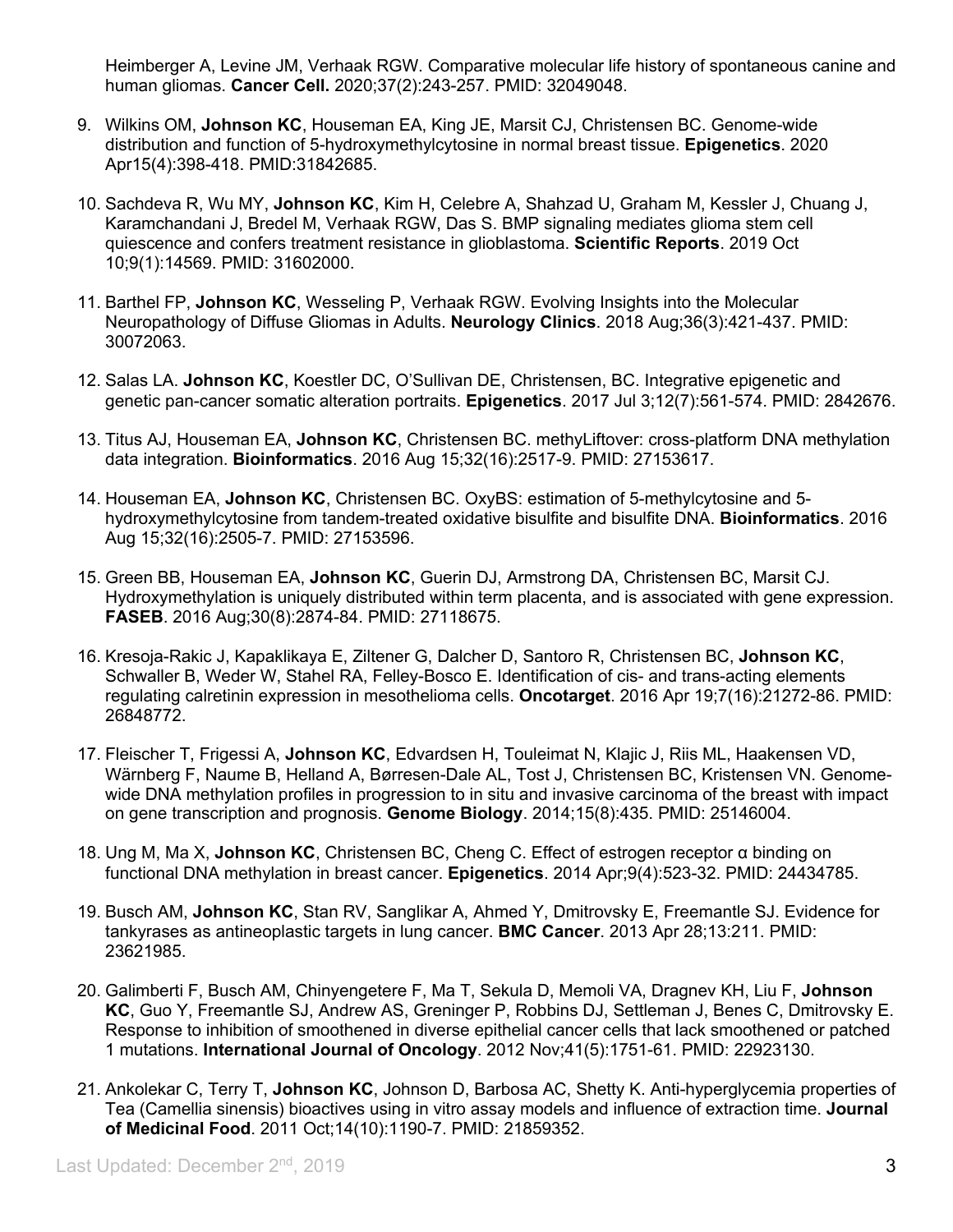#### **Book Chapters**

• **Johnson KC**, Christensen BC. Genome-wide DNA methylation changes during aging. Epigenomics in Health and Disease, Translational Epigenetics series from Elsevier, Fraga M, and Fernandez-Fernandez A, Editors.

#### **INVITED TALKS**

#### **Oral Presentations**

- **Johnson KC**. Tracking glioma evolution through space and time. Invited Seminar. University of Rochester Medical Center. Rochester, NY. March 2020.
- **Johnson KC**. Characterizing epigenetic intratumoral heterogeneity in glioma using single-cell bisulfite sequencing. Conference Presentation, Society for Neuro-Oncology Meeting. Phoenix, AZ. November 2019.
- **Johnson KC**. Profiling DNA methylation in glioma at single-cell resolution. Conference Presentation, Society for Neuro-Oncology Meeting. San Francisco, CA. November 2017.
- **Johnson KC**. Breast cancer risk factors are associated with DNA methylation in non-diseased breast tissue independent of cell-type. Conference Presentation, Gordon Research Seminar. Barga, Italy. May 2016.
- **Johnson KC**. Epigenetic deregulation during aging and cancer progression. Invited Speaker, Research Center for Molecular Medicine of the Austrian Academy of Sciences. Vienna, Austria. March 2016.
- **Johnson KC**. Tandem genome-wide single base resolution profiling of 5-methyl and 5 hydroxymethylcytosine in glioblastoma. Conference Presentation, Epigenomics of Common Diseases. Cambridge, UK. November 2015.
- **Johnson KC.** DNA methylation in DCIS related with future development of invasive breast cancer. Conference Presentation, Symposium of Albert J. Ryan Fellows. North Conway, NH. May 2015.

#### **TECHNICAL SKILLS**

- *Data analysis*: R/Bioconductor, UNIX/Linux shell scripting
- *Bioinformatics*: Analysis of whole genome sequencing, RNA sequencing, Illumina DNA methylation microarrays, bisulfite sequencing, and single-cell genomic data
- *Molecular biology:* clinical tissue handling and dissociation, single-cell genomic assays, cell culture, RT-PCR, and DNA sequencing library preparation

#### **MENTORING EXPERIENCE**

|           | • Emre Kocakavuk, University of Duisburg-Essen, Medical student | 2019          |
|-----------|-----------------------------------------------------------------|---------------|
|           | • Anzhela Moskalik, UConn Health, Medical student               | $2018 - 2019$ |
|           | • Yong-hun Kim, Stanford University, Undergraduate student      | 2018          |
|           | • Alex Titus, Dartmouth College, Ph.D. candidate                | 2016          |
|           | • David Chen, Dartmouth College, Ph.D. candidate                | 2016          |
|           | • Owen Wilkins, Dartmouth College, Ph.D. candidate              | $2015 - 2016$ |
| $\bullet$ | Dylan O'Sullivan, Dartmouth College, Undergraduate student      | $2014 - 2015$ |